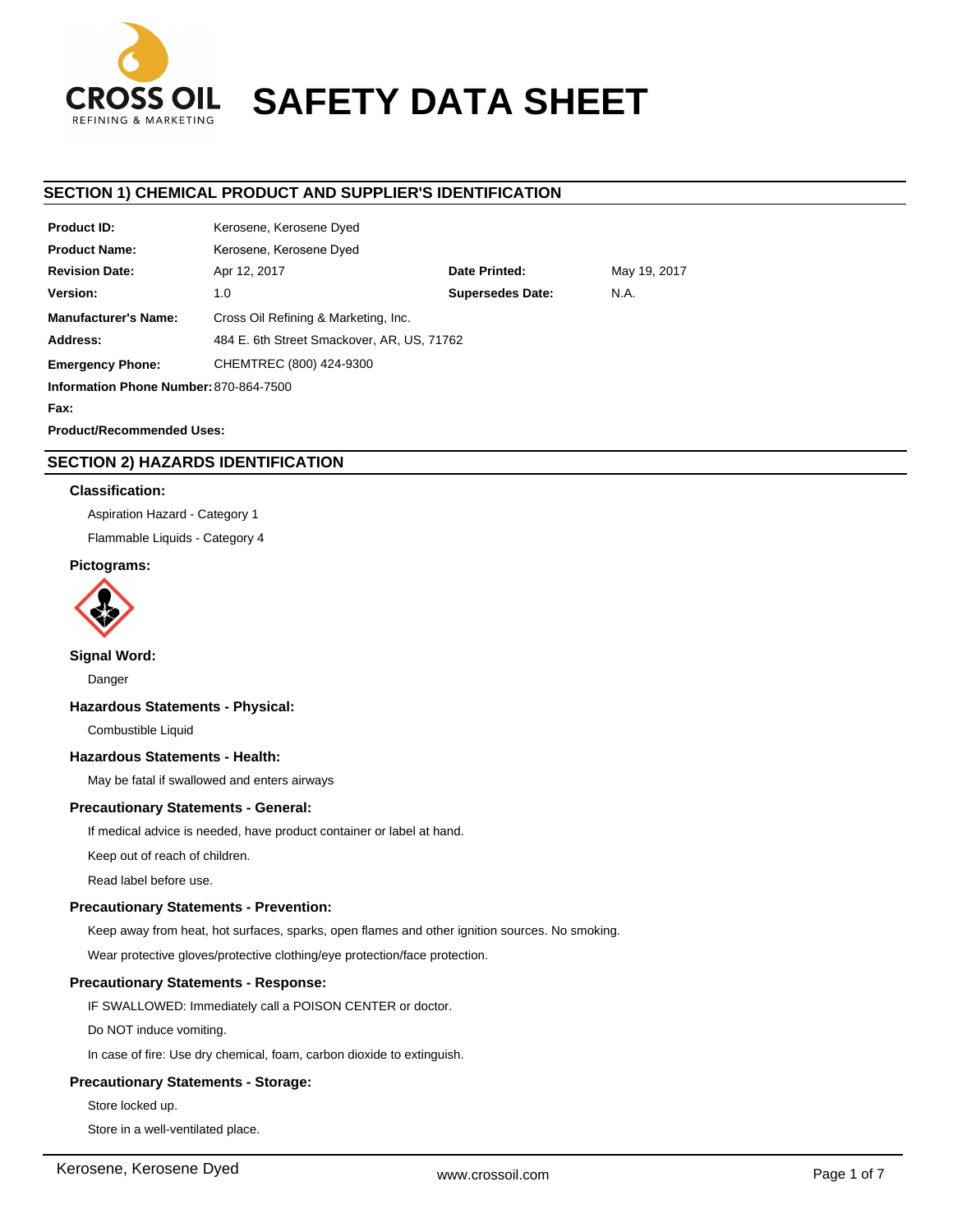## **Precautionary Statements - Disposal:**

Dispose of contents/container to disposal recycling center. Under RCRA it is the responsibility of the user of the product to determine at the time of disposal whether the product meets RCRA criteria for hazardous waste. Waste management should be in full compliance with federal, state and local laws.

## **Hazards Not Otherwise Classified (HNOC):**

None.

## **SECTION 3) COMPOSITION / INFORMATION ON INGREDIENTS**

BchY:

0064742-53-6 MINERAL OIL, PETROLEUM DISTILLATES, HYDROTREATED (MILD) LIGHT NAPHTHENIC

**CAS Chemical Name % By Weight** 85% - 100%

May contain red dye.

Specific chemical identity and/or exact percentage (concentration) of the composition has been withheld to protect confidentiality.

## **SECTION 4) FIRST-AID MEASURES**

#### **Inhalation:**

Remove source of exposure or move person to fresh air and keep comfortable for breathing. If breathing is difficult, trained personnel should administer emergency oxygen if advised to do so by the POISON CENTER/doctor. If exposed/If you feel unwell/If concerned: Call a POISON CENTER/doctor.

## **Skin Contact:**

Take off immediately all contaminated clothing, shoe, and leather goods (e.g. watchbands, belts). Wash with plenty of lukewarm, gently flowing water for a duration of 15-20 minutes or until medical aid is available. If skin irritation occurs or you feel unwell: Get medical advice/attention. Wash contaminated clothing before reuse or discard.

If exposed or concerned: Get medical advice/attention.

## **Eye Contact:**

Rinse eyes cautiously with lukewarm, gently flowing water for several minutes, while holding the eyelids open. Remove contact lenses, if present and easy to do. Continue rinsing for a duration of 15-20 minutes or until medical aid is available. Take care not to rinse contaminated water into the unaffected eye or onto the face. If eye irritation persists: Get medical advice/attention.

#### **Ingestion:**

Rinse mouth. If swallowed, get immediate medical attention. Do not induce vomiting. Never give anything by mouth to an unconscious person. IF exposed, feel unwell or concerned: Call a POISON CENTER/doctor.

#### **Most Important Symptoms/Effects, Acute and Delayed:**

Inhalation: If overcome by fumes, remove from exposure immediately and call a physician.

Eyes : Irritating, but will not permanently injure eye tissue.

Skin : Prolonged or repeated contact may cause skin irritation.

Ingestion : Larger amounts may cause nausea and vomiting.

#### **Indication of Immediate Medical Attention and Special Treatment Needed:**

High velocity injection of grease under the skin may result in serious injury. If left untreated, the affected area is subject to infection, disfigurement, lack of blood circulation and may require amputation. When dispensed by high-pressure equipment, this material can easily penetrate the skin and leave a bloodless puncture wound. Material injected into a finger can be deposited into the palm of the hand and in rare occasions up to the elbow. Within 24 to 48 hours the patient may experience swelling, discoloration, and throbbing pain in the affected area. Immediate treatment by a surgical specialist is recommended.

## **SECTION 5) FIRE-FIGHTING MEASURES**

#### **Suitable Extinguishing Media:**

Small Fire : Dry chemical, foam, carbon dioxide, water-spray or alcohol-resistant foam. Carbon dioxide can displace oxygen. Large Fire : Water spray, fog or alcohol-resistant foam. Use caution when applying carbon dioxide in confined spaces.

#### **Unsuitable Extinguishing Media:**

Do not use water in a jet.

## **Specific Hazards in Case of Fire:**

Fire will produce irritating gases.

Most vapors are heavier than air. Containers may explode in fire.

Vapors may form explosive mixtures with air. Vapors may travel to source of ignition and flashback. Vapors will spread along ground and collect in low or confined areas (sewers, basements, tanks).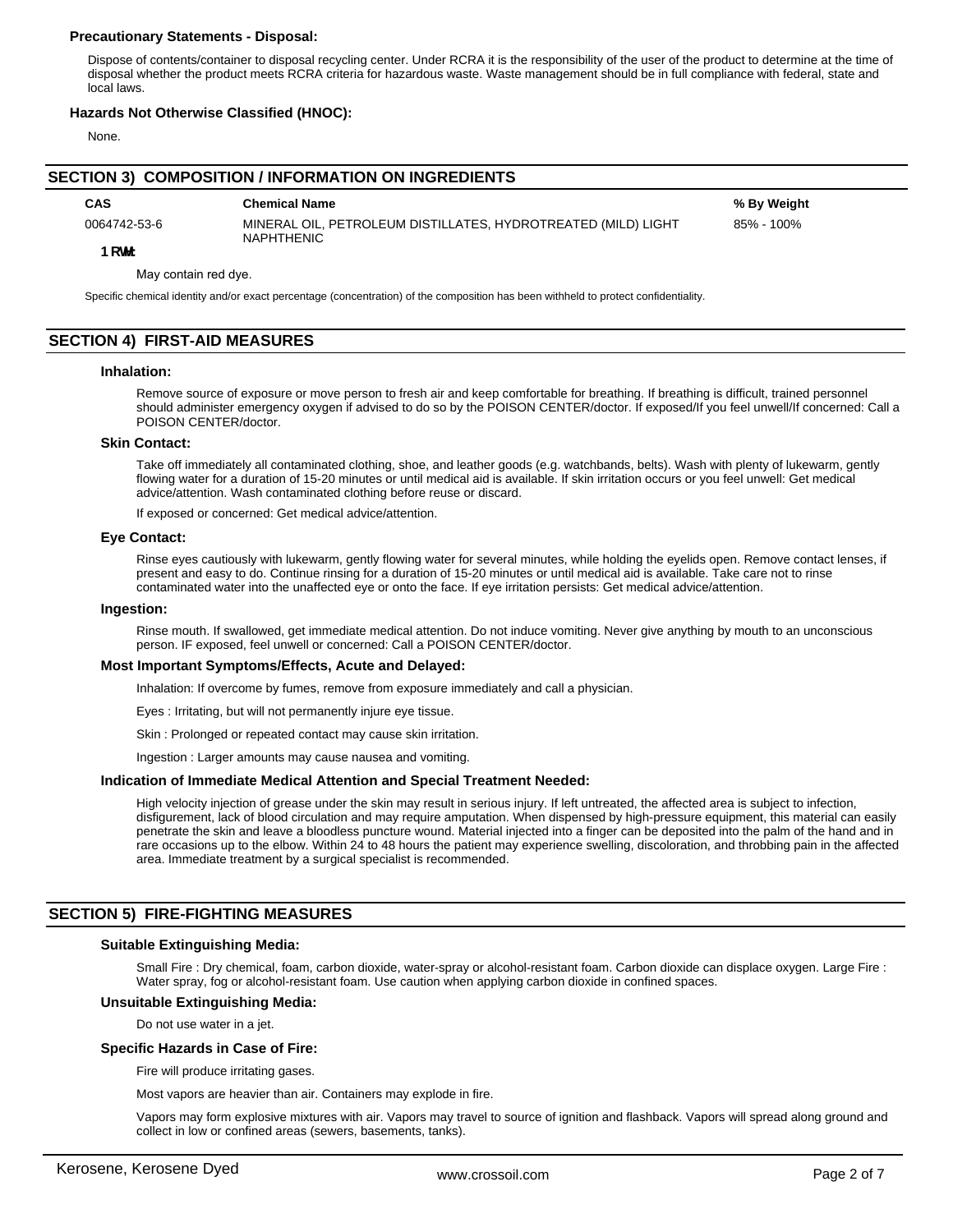## **Fire-fighting Procedures:**

Isolate immediate hazard area and keep unauthorized personnel out. Stop spill/release if it can be done safely. Move undamaged containers from immediate hazard area if it can be done safely. Cool containers with flooding quantities of water until well after fire is out. Caution should be exercised when using water or foam as frothing may occur, especially if sprayed into containers of hot, burning liquid. Dispose of fire debris and contaminated extinguishing water in accordance with official regulations. Large Fire: Dike fire-control water for later disposal; do not scatter the material

#### **Special Protective Actions:**

For fires involving this material, do not enter any enclosed or confined fire space without proper protective equipment. Wear protective pressure self-contained breathing apparatus (SCBA) and full turnout gear.

## **SECTION 6) ACCIDENTAL RELEASE MEASURES**

#### **Emergency Procedure:**

Isolate hazard area and keep unauthorized personnel away. Stay uphill and/or upstream. Ventilate closed spaces before entering.

## **Recommended equipment:**

Wear chemical protective clothing and positive pressure self-contained breathing apparatus (SCBA).

#### **Personal Precautions:**

Avoid breathing vapor or mist. Avoid contact with skin, eye or clothing. Do not touch damaged containers or spilled materials unless wearing appropriate protective clothing.

#### **Environmental Precautions:**

Stop spill/release if it can be done safely. Prevent spilled material from entering sewers, storm drains, other unauthorized drainage systems and natural waterways by using sand, earth, or other appropriate barriers.

#### **Methods and Materials for Containment and Cleaning up:**

Stop the source of the release if you can do it without risk. Contain release to prevent further contamination of soil, surface water or groundwater. Clean up spill as soon as possible, observing precautions in Exposure Controls/Personal Protection. Use appropriate techniques such as applying non-combustible absorbent materials or pumping. Where feasible and appropriate, remove contaminated soil. Place contaminated materials in disposable containers and dispose of in a manner consistent with applicable regulations. Ventilate area after clean-up is complete.

## **SECTION 7) HANDLING AND STORAGE**

#### **General:**

Wash hands after use.

Do not get in eyes, on skin or on clothing.

Do not breathe vapors or mists.

Use good personal hygiene practices.

Eating, drinking and smoking in work areas is prohibited.

Remove contaminated clothing and protective equipment before entering eating areas.

All containers must be properly labelled.

Eyewash stations and showers should be available in areas where this material is used and stored.

#### **Ventilation Requirements:**

Use only with adequate ventilation to control air contaminants to their exposure limits. Report ventilation failures immediately.

#### **Storage Room Requirements:**

Keep container(s) tightly closed and properly labeled. Store in cool, dry, well-ventilated areas away from heat, direct sunlight, strong oxidizers and any incompatibilities. Store in approved containers and protect against physical damage. Keep containers securely sealed when not in use. Indoor storage should meet OSHA standards and appropriate fire codes. Containers that have been opened must be carefully resealed to prevent leakage. Empty containers retain residue and may be dangerous.

Do not cut, drill, grind, weld or perform similar operations on or near containers. Do not pressurize containers to empty them. Ground all structures, transfer containers and equipment to conform to the national electrical code. Use procedures that prevent static electrical sparks. Static electricity may accumulate and create a fire hazard.

## **SECTION 8) EXPOSURE CONTROLS/PERSONAL PROTECTION**

## **Eye protection:**

Wear indirect-vent, impact and splash resistant goggles when working with liquids.

#### **Skin protection:**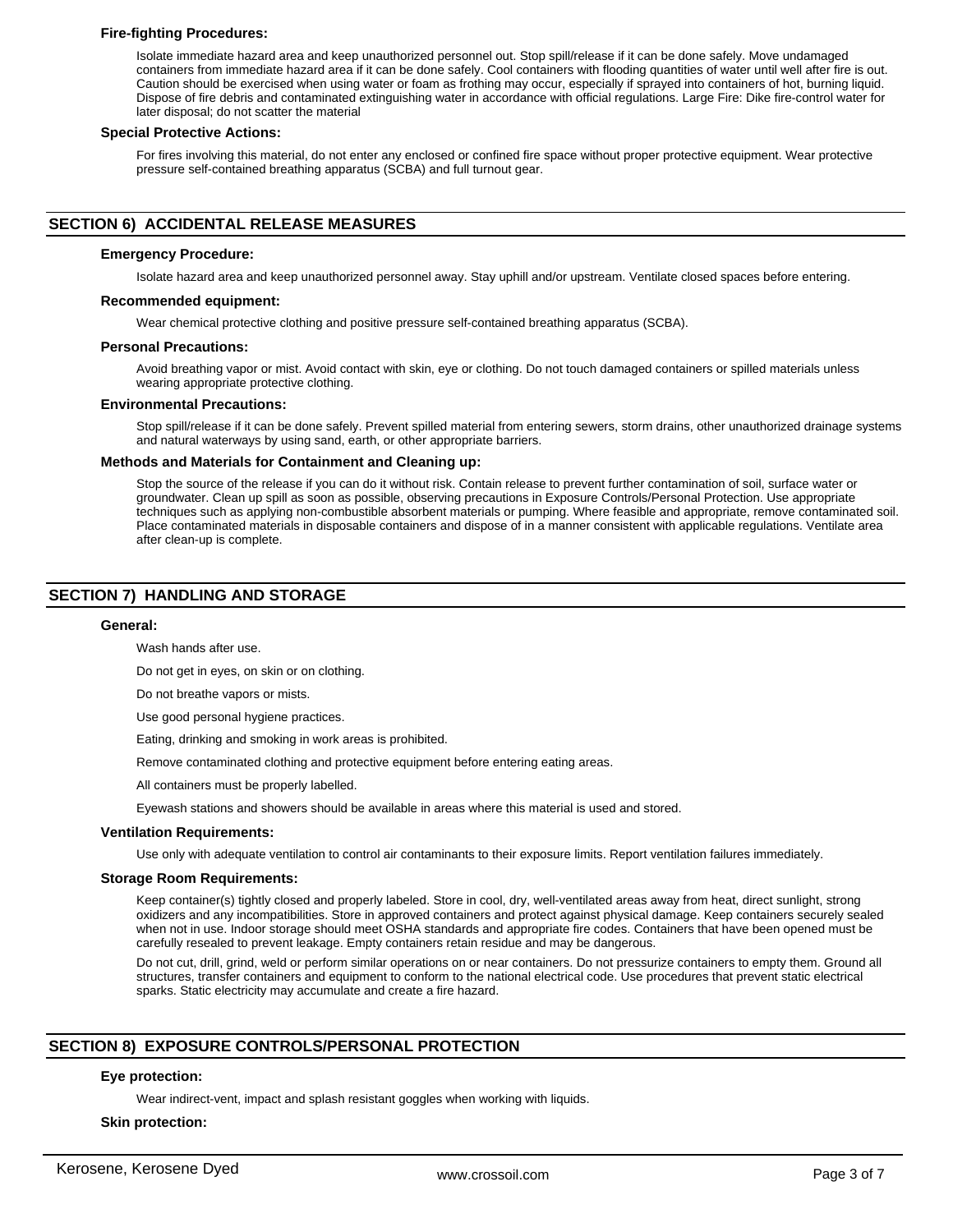Use of gloves approved to relevant standards made from the following materials may provide suitable chemical protection: PVC, neoprene or nitrile rubber gloves. Suitability and durability of a glove is dependent on usage, e.g. frequency and duration of contact, chemical resistance of glove material, glove thickness, dexterity. Always seek advice from glove suppliers. Contaminated gloves should be replaced. Use of an apron and over- boots of chemically impervious materials such as neoprene or nitrile rubber. The type of protective equipment must be selected according to the concentration and amount of the dangerous substance at the specific workplace.

## **Respiratory protection:**

If engineering controls do not maintain airborne concentrations to a level which is adequate to protect worker, a respiratory protection program that meets or is equivalent to OSHA 29 CFR 1910.134 should be followed. Check with respiratory protective equipment suppliers.

Use a positive pressure air-supplying respirator in circumstances where air-purifying respirators may not provide adequate protection.

# **Appropriate Engineering Controls:**

Provide exhaust ventilation or other engineering controls to keep the airborne concentrations of vapors below their respective threshold limit value. Use in a well-ventilated area.

| <b>Chemical Name</b>                                                                                  | OSHA<br>TWA<br>(ppm) | <b>OSHA</b><br><b>TWA</b><br>(mg/m3) | <b>OSHA</b><br><b>STEL</b><br>(ppm) | <b>OSHA</b><br><b>STEL</b><br>(mg/m3) | <b>OSHA</b><br>Tables (Z1<br>Z2, Z3 | <b>OSHA</b><br>Carcinogen | <b>OSHA</b><br>Skin<br>designation | <b>NIOSH</b><br>TWA<br>(ppm) | <b>NIOSH</b><br>TWA<br>(mg/m3) | <b>NIOSH</b><br><b>STEL</b><br>(ppm) | <b>NIOSH</b><br><b>STEL</b><br>(mg/m3) | <b>NIOSH</b><br>Carcinogen |
|-------------------------------------------------------------------------------------------------------|----------------------|--------------------------------------|-------------------------------------|---------------------------------------|-------------------------------------|---------------------------|------------------------------------|------------------------------|--------------------------------|--------------------------------------|----------------------------------------|----------------------------|
| MINERAL OIL,<br>PETROLEUM<br><b>DISTILLATES,</b><br>HYDROTREATED<br>(MILD) LIGHT<br><b>NAPHTHENIC</b> | 500                  | 2000                                 |                                     |                                       |                                     |                           |                                    |                              |                                |                                      |                                        |                            |

| <b>Chemical Name</b>                                                                                  | <b>ACGIH</b><br><b>TWA</b><br>(ppm) | <b>ACGIH</b><br>TWA<br>(mq/m3) | <b>ACGIH</b><br><b>STEL</b><br>(ppm) | <b>ACGIH</b><br><b>STEL</b><br>(mg/m3) | <b>ACGIH</b><br>Carcinogen | <b>ACGIH</b><br><b>Notations</b> | <b>ACGIH</b><br><b>TLV Basis</b> |
|-------------------------------------------------------------------------------------------------------|-------------------------------------|--------------------------------|--------------------------------------|----------------------------------------|----------------------------|----------------------------------|----------------------------------|
| MINERAL OIL,<br>PETROLEUM<br>DISTILLATES.<br><b>HYDROTREATED</b><br>(MILD) LIGHT<br><b>NAPHTHENIC</b> |                                     |                                |                                      |                                        |                            |                                  |                                  |

## **SECTION 9) PHYSICAL AND CHEMICAL PROPERTIES**

|  |  | <b>Physical and Chemical Properties</b> |  |  |
|--|--|-----------------------------------------|--|--|
|--|--|-----------------------------------------|--|--|

| Clear; light amber to dark liquid<br>Appearance<br>Odor Threshold<br>N.A.<br>Odor Description<br>Mild hydrocarbon odor<br>N.A.<br>pH<br>Insoluble<br><b>Water Solubility</b><br>N/A<br>Flammability<br>Flash Point Symbol<br>N.A.<br>Flash Point<br>180 °F<br>2.30 cSt @ 40°C<br>Viscosity<br>N.A.<br>Lower Explosion Level<br>N.A.<br><b>Upper Explosion Level</b><br>N.A.<br>Vapor Pressure<br>Vapor Density<br>$1+$<br><b>Freezing Point</b><br>N.A<br>N.A.<br><b>Melting Point</b><br>Low Boiling Point<br>N.A.<br>High Boiling Point<br>N.A.<br>N.A.<br>Auto Ignition Temp<br>N.A. | Density<br><b>Specific Gravity</b> | 7.27 lb/gal<br>0.87 |
|-----------------------------------------------------------------------------------------------------------------------------------------------------------------------------------------------------------------------------------------------------------------------------------------------------------------------------------------------------------------------------------------------------------------------------------------------------------------------------------------------------------------------------------------------------------------------------------------|------------------------------------|---------------------|
|                                                                                                                                                                                                                                                                                                                                                                                                                                                                                                                                                                                         |                                    |                     |
|                                                                                                                                                                                                                                                                                                                                                                                                                                                                                                                                                                                         |                                    |                     |
|                                                                                                                                                                                                                                                                                                                                                                                                                                                                                                                                                                                         |                                    |                     |
|                                                                                                                                                                                                                                                                                                                                                                                                                                                                                                                                                                                         |                                    |                     |
|                                                                                                                                                                                                                                                                                                                                                                                                                                                                                                                                                                                         |                                    |                     |
|                                                                                                                                                                                                                                                                                                                                                                                                                                                                                                                                                                                         |                                    |                     |
|                                                                                                                                                                                                                                                                                                                                                                                                                                                                                                                                                                                         |                                    |                     |
|                                                                                                                                                                                                                                                                                                                                                                                                                                                                                                                                                                                         |                                    |                     |
|                                                                                                                                                                                                                                                                                                                                                                                                                                                                                                                                                                                         |                                    |                     |
|                                                                                                                                                                                                                                                                                                                                                                                                                                                                                                                                                                                         |                                    |                     |
|                                                                                                                                                                                                                                                                                                                                                                                                                                                                                                                                                                                         |                                    |                     |
|                                                                                                                                                                                                                                                                                                                                                                                                                                                                                                                                                                                         |                                    |                     |
|                                                                                                                                                                                                                                                                                                                                                                                                                                                                                                                                                                                         |                                    |                     |
|                                                                                                                                                                                                                                                                                                                                                                                                                                                                                                                                                                                         |                                    |                     |
|                                                                                                                                                                                                                                                                                                                                                                                                                                                                                                                                                                                         |                                    |                     |
|                                                                                                                                                                                                                                                                                                                                                                                                                                                                                                                                                                                         |                                    |                     |
|                                                                                                                                                                                                                                                                                                                                                                                                                                                                                                                                                                                         |                                    |                     |
|                                                                                                                                                                                                                                                                                                                                                                                                                                                                                                                                                                                         |                                    |                     |
|                                                                                                                                                                                                                                                                                                                                                                                                                                                                                                                                                                                         |                                    |                     |
|                                                                                                                                                                                                                                                                                                                                                                                                                                                                                                                                                                                         | Decomposition Pt                   |                     |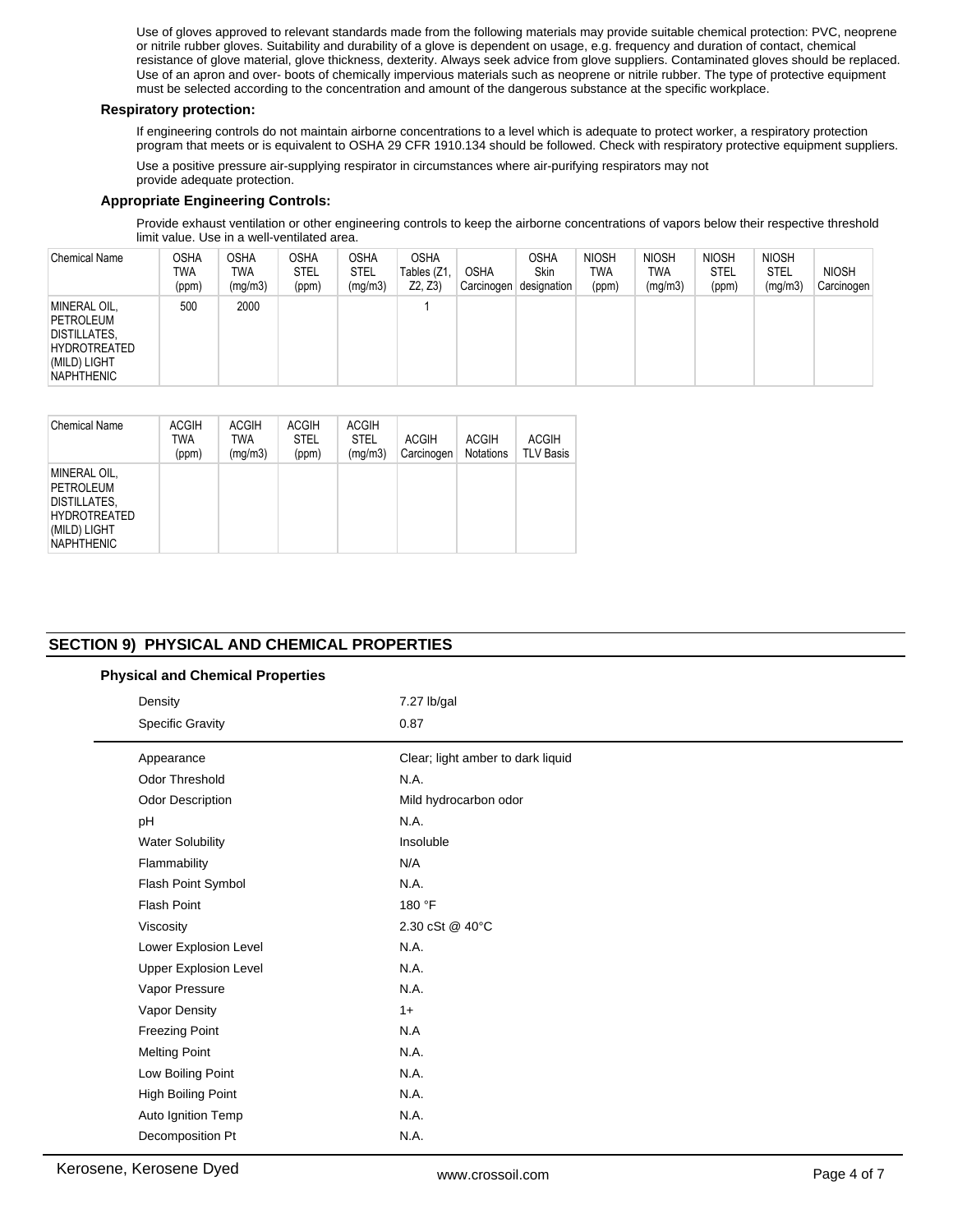| <b>Evaporation Rate</b> | N.A. |
|-------------------------|------|
| Coefficient Water/Oil   | N.A. |

## **SECTION 10) STABILITY AND REACTIVITY**

## **Stability:**

This material is considered stable under normal ambient and anticipated storage and handling conditions of temperature and pressure.

## **Conditions to Avoid:**

Avoid heat, flame, and contact with strong oxidizing agents.

## **Hazardous Polymerization:**

Will not occur.

#### **Incompatible Materials:**

Reacts violently with strong oxidizers.

## **Hazardous Decomposition Products:**

Evolves toxic levels of carbon monoxide, carbon dioxide, irritating aldehydes and ketones when heated to combustion.

## **SECTION 11) TOXICOLOGICAL INFORMATION**

#### **Likely route of exposure:**

Inhalation, ingestion, skin absorption

#### **Skin Corrosion/Irritation:**

Prolonged or repeated contact may cause skin irritation.

## **Serious Eye Damage/Irritation:**

No Data Available

## **Respiratory/Skin Sensitization:**

No Data Available

#### **Germ Cell Mutagenicity:**

No Data Available

#### **Carcinogenicity:**

No Data Available

#### **Reproductive Toxicity:**

No Data Available

#### **Specific Target Organ Toxicity - Single Exposure:**

No Data Available

## **Specific Target Organ Toxicity - Repeated Exposure:**

No Data Available

## **Aspiration Hazard:**

May be fatal if swallowed and enters airways

## **Acute Toxicity:**

No Data Available

#### 0064742-53-6 MINERAL OIL, PETROLEUM DISTILLATES, HYDROTREATED (MILD) LIGHT NAPHTHENIC

LC50 (Rodent - rat , Inhalation) : 2180 mg/m3 (4 hours exposure) Toxic effects : Lungs, Thorax, or Respiration - structural or functional change in trachea or bronchi.

LD50 (Rodent - rat, Oral) : >5000 mg/kg, Toxic effects : Behavioral - somnolence (general depressed activity). LD50 (Rodent - rabbit, Administration onto the skin) : >2000 mg/kg, Toxic effects : Skin and Appendages - primary irritation (after topical exposure)

## **SECTION 12) ECOLOGICAL INFORMATION**

#### **Toxicity:**

No Data Available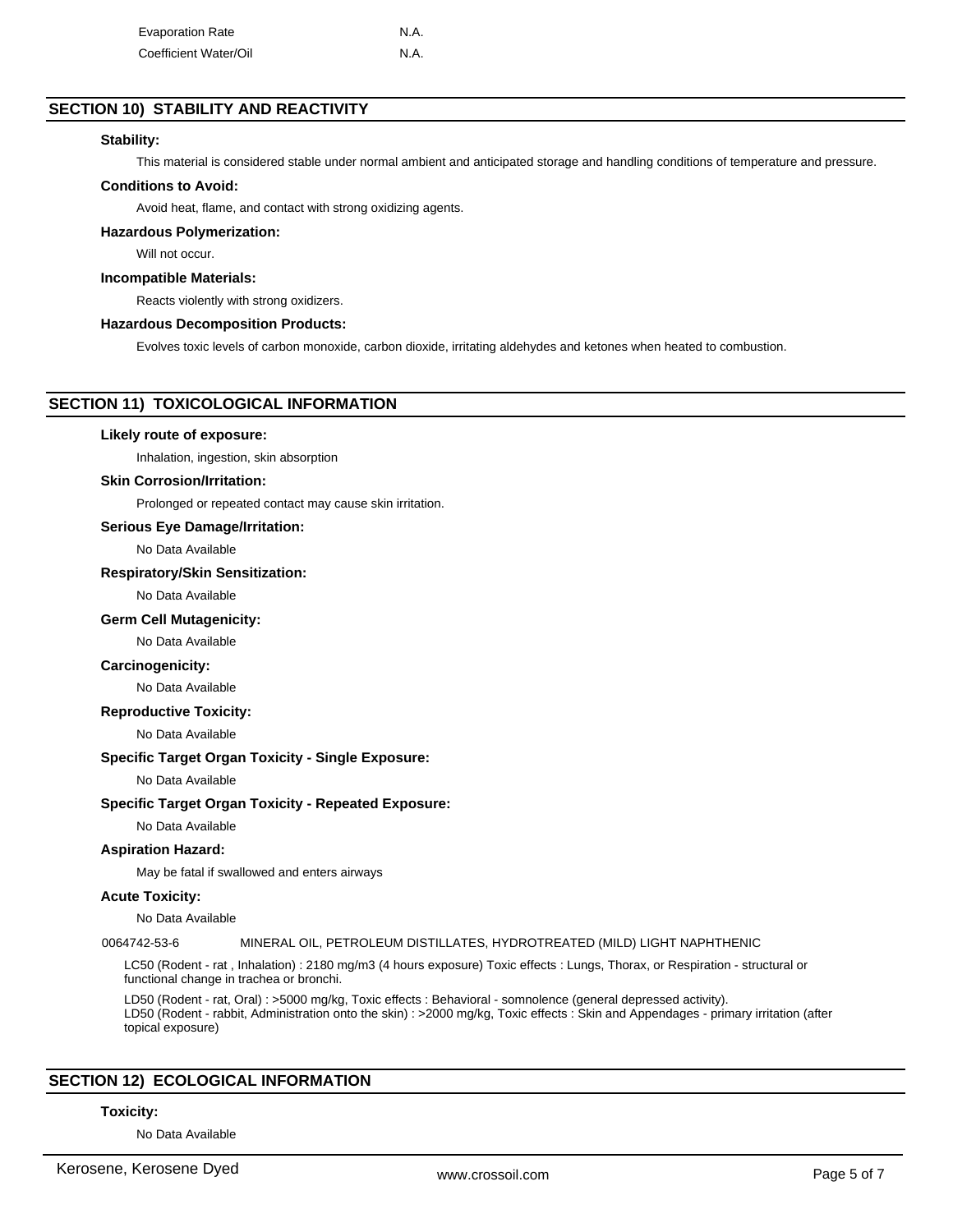## **Persistence and Degradability:**

This material is expected to be readily biodegradable. The biodegradability of this material is based on an evaluation of data for the components or a similar material.The product has not been tested. The statement has been derived from the properties of the individual components.

#### **Bio-accumulative Potential:**

No Data Available.

## **Mobility in Soil:**

No Data Available.

#### **Other Adverse Effects:**

No Data Available.

## **SECTION 13) DISPOSAL CONSIDERATIONS**

## **Waste Disposal:**

Under RCRA it is the responsibility of the user of the product to determine at the time of disposal whether the product meets RCRA criteria for hazardous waste. Waste management should be in full compliance with federal, state and local laws.

Empty Containers retain product residue which may exhibit hazards of material, therefore do not pressurize, cut, glaze, weld or use for any other purposes. Return drums to reclamation centers for proper cleaning and reuse.

Used antifreeze recycling is recommended. Do not drain on the ground or into storm drainage systems.

## **SECTION 14) TRANSPORT INFORMATION**

## **CFR:**

Proper Shipping name: Kerosene UN-No.: UN1223 Class: 3 Packing Group: III

## **TDG:**

Proper Shipping name: Kerosene UN-No.: UN1223 Class: 3 Packing Group: III

## **IATA Cargo Transport:**

UN UN-No.: UN1223 Description of the goods: Kerosene Class: 3 Packaging Group: III ICAO - Labels: 3 Packing Instruction (cargo aircraft): 366 Packing instruction (cargo aircraft): Y344

## **IATA Passenger Transport:**

UN UN-No.: UN1223 Description of the goods: Kerosene Class: 3 Packaging Group: III ICAO - Labels: 3 Packing Instruction (passenger aircraft): 355 Packing instruction (passenger aircraft): Y344

#### **IMDG-Code:**

UN-No.: UN1223 Description of the goods: Kerosene Class: 3 Packaging Group: III IMDG - Labels: 3 EmS Number: F-E S-E Marine Pollutant: Yes

## **SECTION 15) REGULATORY INFORMATION**